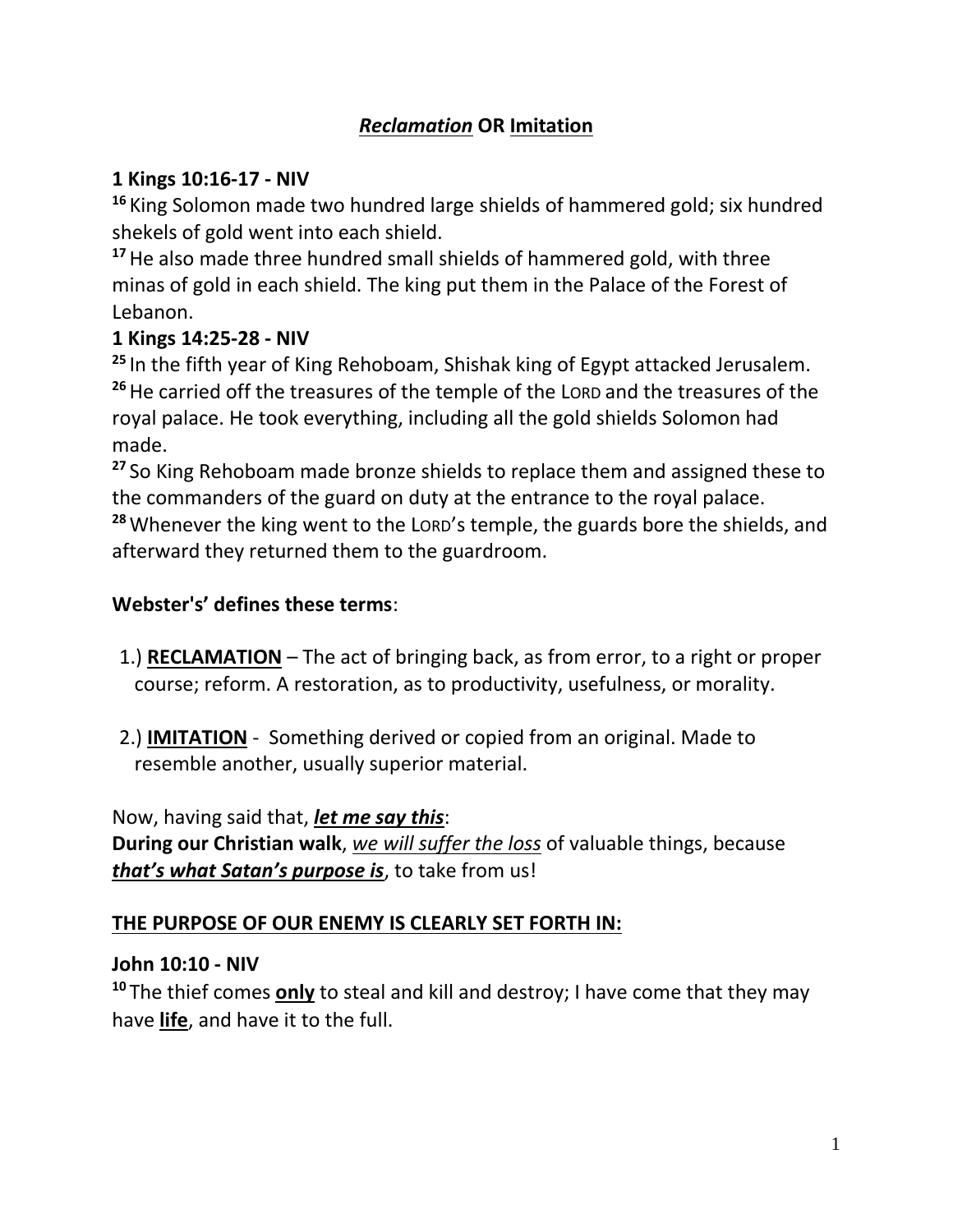# **The goal of the enemy of our souls is to** *steal everything* **that God has ever given us!**

**Jesus** said, *I have come to give you life abundantly!*

▪ **Satan comes** *to steal that life* **from us!**

## **2 Timothy 1:7 - NKJV**

**7** For God has not given us a spirit of fear, but of **power** and of **love** and of **a sound mind**.

▪ **Satan comes to steal our peace of mind!**

## **Galatians 5:22-23 - NKJV**

**<sup>22</sup>** But the fruit of the Spirit is love, joy, peace, longsuffering, kindness, goodness, faithfulness, **<sup>23</sup>** gentleness, self-control. Against such there is no law.

▪ **Satan looks for an opening** *to steal* **our love, our joy, our peace, our faith!**

## **Romans 14:17 - NIV**

**<sup>17</sup>** For the kingdom of God is not a matter of eating and drinking, but of righteousness, peace and joy in the Holy Spirit

■ And, as always, Satan desires an opportunity to steal our righteousness, **our peace, our joy in the Holy Spirit!**

**Now, how does he do that??????**

**He waits until we're** *fighting other battles***, and then** *he sneaks in* **and steals treasure from our hearts while** *we're not paying attention***!**

**The devil** *creates confusion* **in our lives, and in that time of confusion, he** *steals our treasures***!**

**God is not the** *author of confusion***, Satan is!!!!!**

## **REHOBOAM WAS IN CONSTANT CONFLICT WITH HIS BROTHER, JEREBOAM.**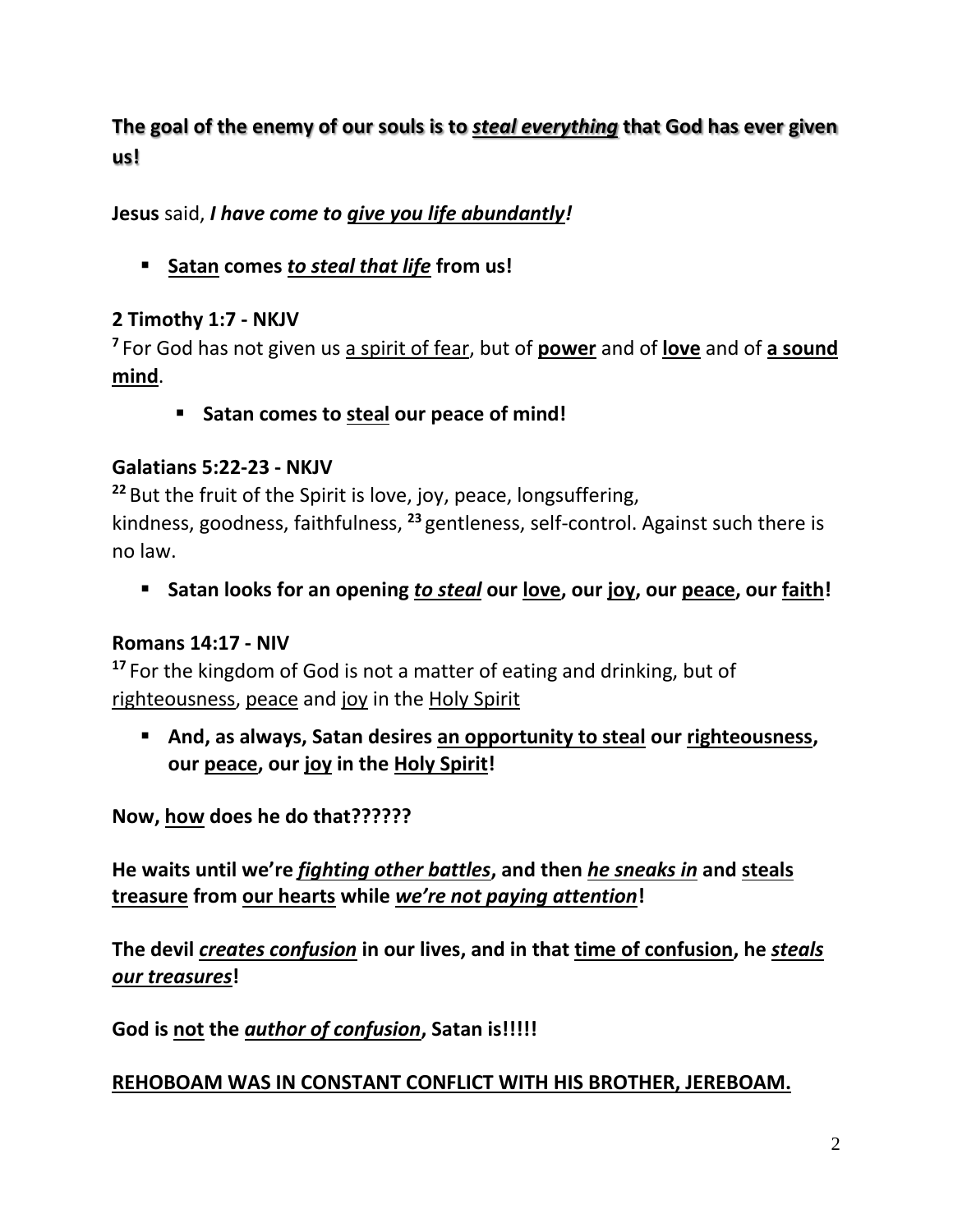Sometimes when we get **our focus** on battling our brothers and sisters, *the devil has a clear shot* into **the treasure room of our hearts**!

And, that's what happened to *Rehoboam*.

**While he was** *focused* **on everyday problems** 

- **Fighting his brother**
- **Who he never should have been fighting**
- *The real enemy* **crept in and stole the golden shields that his father, Solomon had fashioned for the temple.**

**Let me talk about** *the shields* **for a minute:**

- *These golden shields were symbolic of protection. With golden shields hanging around the walls of the temple, in essence, Solomon was saying:*
- *I'm going to surround that part of my kingdom that was designed to entertain the presence of God with solid gold protection!*
- *Now, we know that golden shields cannot protect the presence of God that a temple made of wood and stone cannot contain, but it was the imagery that is so poignant here.*

**Solomon's heart was right**, he was doing this *in honor of His God*.

And, when **Shishak stole** the golden shields, he figuratively stole the protection and covering *that guarded the presence of God* in Solomon's kingdom.

**And, now, Rehoboam is in a conundrum. He's on the horns of a dilemma. He needs to decide what to do.**

Should he go after **Shishak** and recover the golden shields and replace them in the temple?

Should he leave the temple walls barren?

**He comes up with a third solution, he will** *create imitations* **shields from brass.**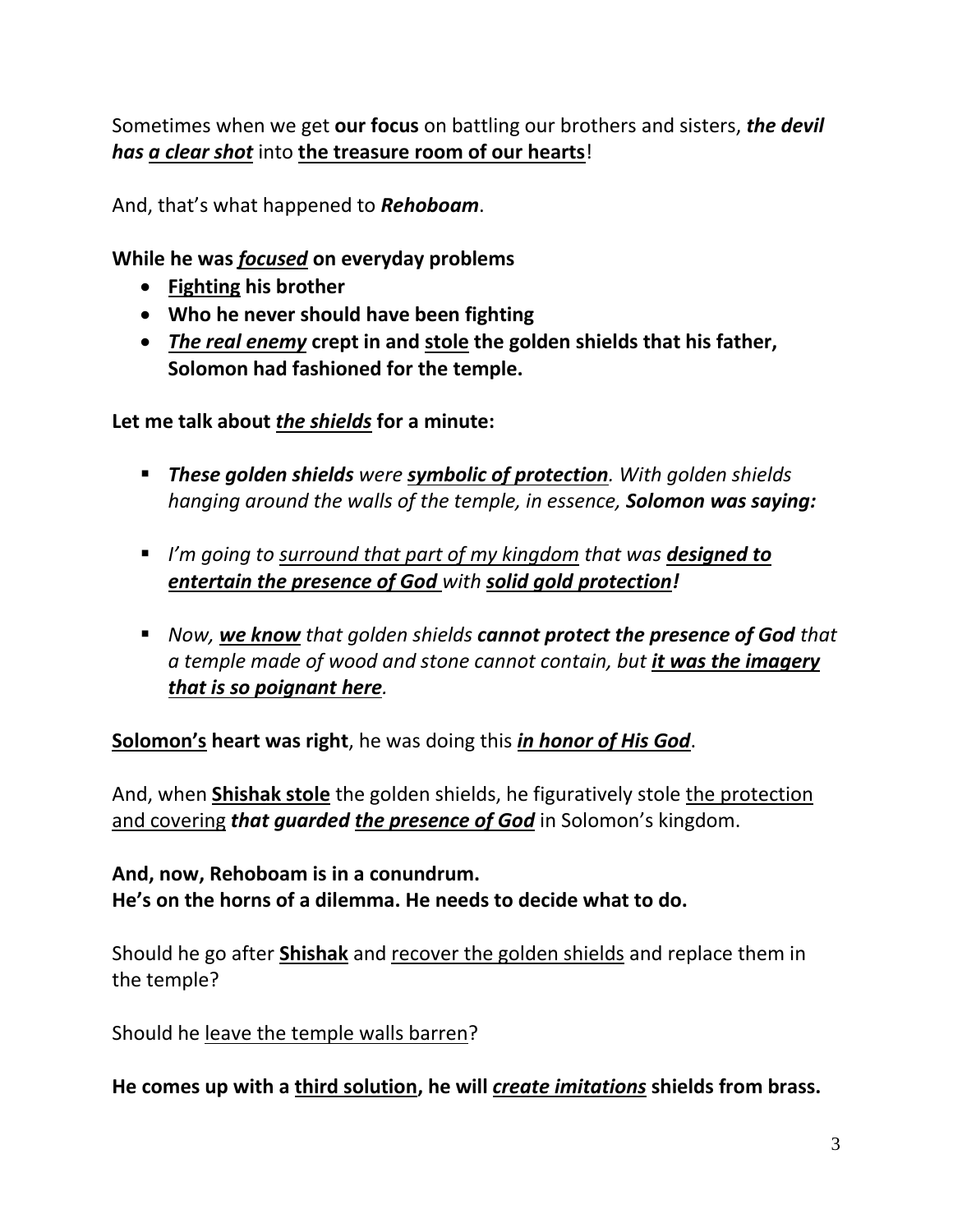In other words, *he'll put on a good show* for the people, but *the shields are only imitation*, a cheap copy, something designed to fool people.

**Rehoboam** *doesn't* have the **intestinal fortitude** to go after the real thing that has been **stolen**, so he puts up a front to fool the people!

## **There is no** *reclamation* **of the real thing, only an imitation to fool others.**

## **LET'S LOOK AT THE DIFFERENCE BETWEEN RECLAMATION AND IMITATION.**

## *David was a man after God's own heart. He was a called servant, a chosen vessel, an anointed King.*

- He was a man *created with purpose*, destiny, and design.
- But, *like all of us*, **David got distracted.**
- He got weary, got busy, *whatever.*
- And at a time when **Kings** go forth to battle, *David stayed home.*
- You know the story, that's when *he fell into sin with Bathsheba*.

## **Now, here is the portrait of** *a man who is a godly* **man, but** *makes a mistake***.**

- **Not** an evil man
- **Just a man** who has fallen prey to the pressures of leading a nation
- **Trying** to do the right thing
- **Getting weary** in the work.
- And, he gives into *the lust of the flesh*.

Now, he's sitting in the royal throne room, probably *eaten up with guilt, cranky, out of sorts,* and suddenly busting thru the gold leaf doors comes a skinny old prophet, *fire in his eyes*, bony finger pointing in the King's direction.

The guards make a move toward him, but the King says, *"WAIT!" I need to hear what he has to say.*

**And as** *the old prophet* **begins to preach,** *conviction falls* **on King David, and this is what he says:**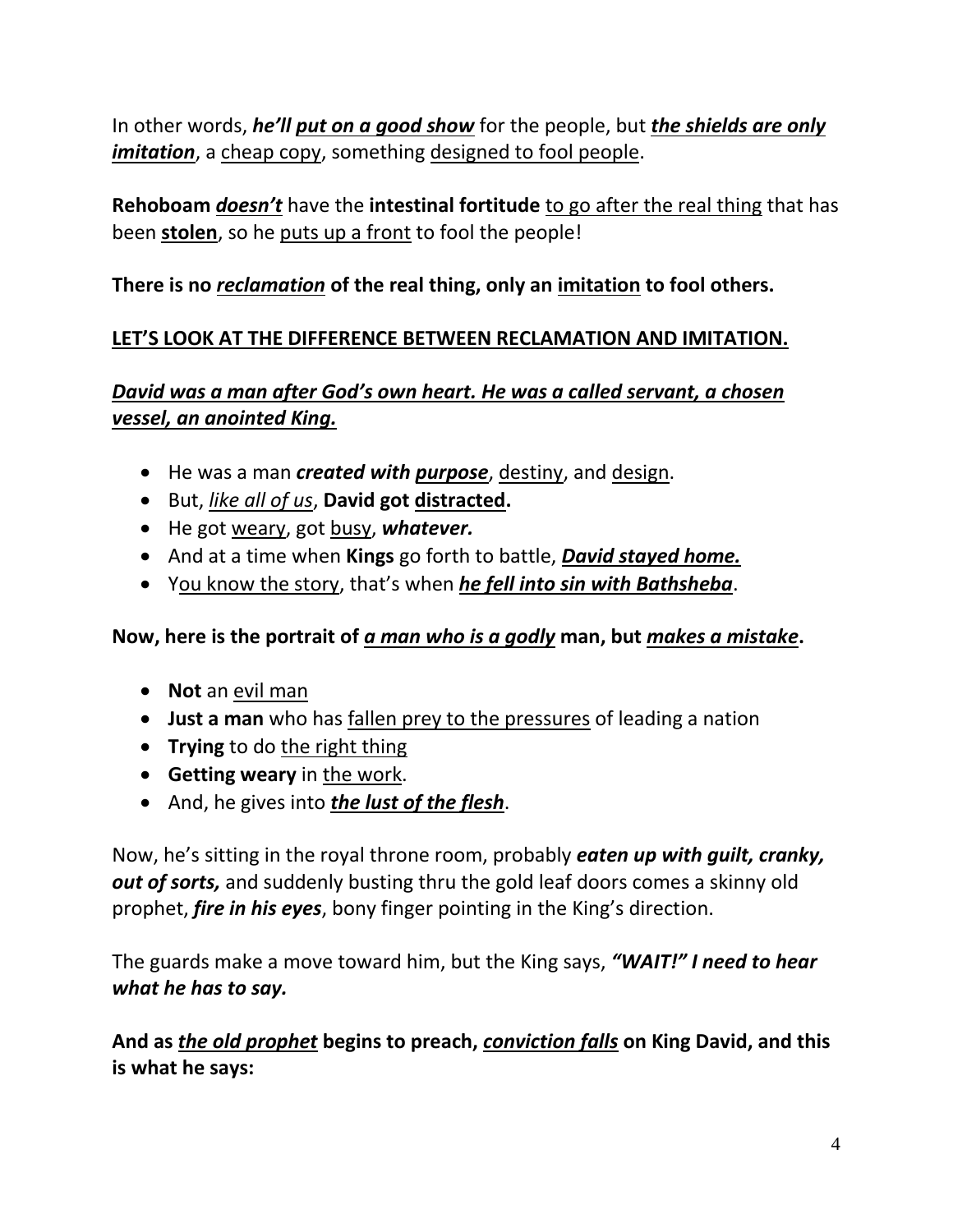## **Psalm 51:1-13 – NKJV -** A Prayer of Repentance

# **To the Chief Musician. A Psalm of David when Nathan the prophet went to him, after he had gone in to Bathsheba.**

**51** Have mercy upon me, O God, According to Your lovingkindness;

According to the multitude of Your tender mercies, Blot out my transgressions. **<sup>2</sup>**Wash me thoroughly from my iniquity, And cleanse me from my sin.

# **3** *For I acknowledge my transgressions*, And *my sin is always before me*.

**<sup>4</sup>** Against You, You only, have I sinned, And done *this* evil in Your sight—

That You may be found just when You speak, *And* blameless when You judge.

**<sup>5</sup>** Behold, I was brought forth in iniquity, And in sin my mother conceived me.

**<sup>6</sup>** Behold, You desire truth in the inward parts, And in the hidden *part* You will make me to know wisdom.

**<sup>7</sup>** Purge me with hyssop, and I shall be clean; Wash me, and I shall be whiter than snow.

**<sup>8</sup>** Make me hear joy and gladness, *That* the bones You have broken may rejoice. **<sup>9</sup>**Hide Your face from my sins, And blot out all my iniquities.

**<sup>10</sup>** Create in me a clean heart, O God, And renew a steadfast spirit within me.

**<sup>11</sup>**Do not cast me away from Your presence, And do not take Your Holy Spirit from me.

**<sup>12</sup>** *Restore to me the joy of Your salvation*, And uphold me *by Your* generous Spirit.

**<sup>13</sup>** *Then* I will teach transgressors Your ways, And sinners shall be converted to You.

This is a wonderful example of **RECLAMATION**.

# David said, **"***I've lost something valuable***, I've lost that protection around my heart, I've lost that wholeness that I had with my God, AND I WANT IT BACK!"**

And David went after what had been *stolen by his sin*.

**He asked God** to replace his:

- *Broken heart with a clean one!*
- *Wrong spirit with a right spirit!*
- *Heaviness with rejoicing!*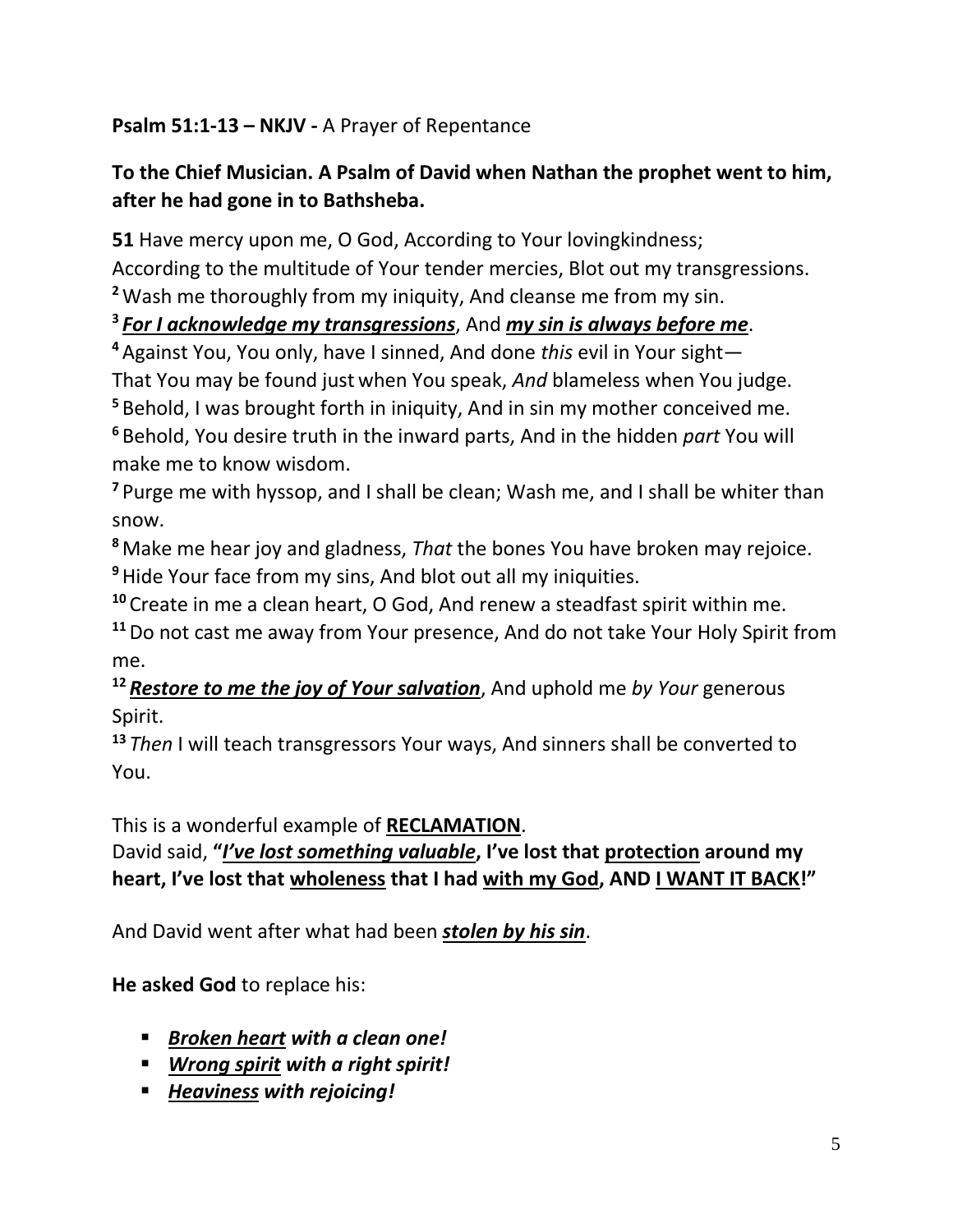# ▪ *Sin with salvation!*

## And then he finished it by saying: **"***RESTORE UNTO ME* **THE JOY OF YOUR SALVATION!"**

### *Now, on the other hand, let's look at Saul.*

After Saul was instructed to kill all of the Amelekites, he decided to spare Agag, the king.

When he returned, *Samuel faced him with his sin*, this is how Saul responded:

### **1 Samuel 15:30 - NIV**

**<sup>30</sup>** Saul replied, "I have sinned. But please honor me before the elders of my people and before Israel; come back with me, so that I may worship the LORD your God."

## *Here's the difference* **in David and Saul.**

*David cried out to God and asked forgiveness and restoration.*

*Saul admitted to Samuel that he'd sinned, but never repented!* 

*He never cried out to God, but this is what he said:*

- Samuel, I know I've sinned, but will you do me a favor?
- Go worship with me for the sake of the people.
- I don't want them to know anything is wrong.
- Let's put on a show -
- I can't risk losing face with the people.

## **How sad**, when he could have *repented and reclaimed* what he'd lost, *he chose* **to put on a front**, *create an imitation* for the sake of the people around him.

And, the final judgment pronounced on Saul that day was this:

This day has *God rejected you* from being **King over Israel**!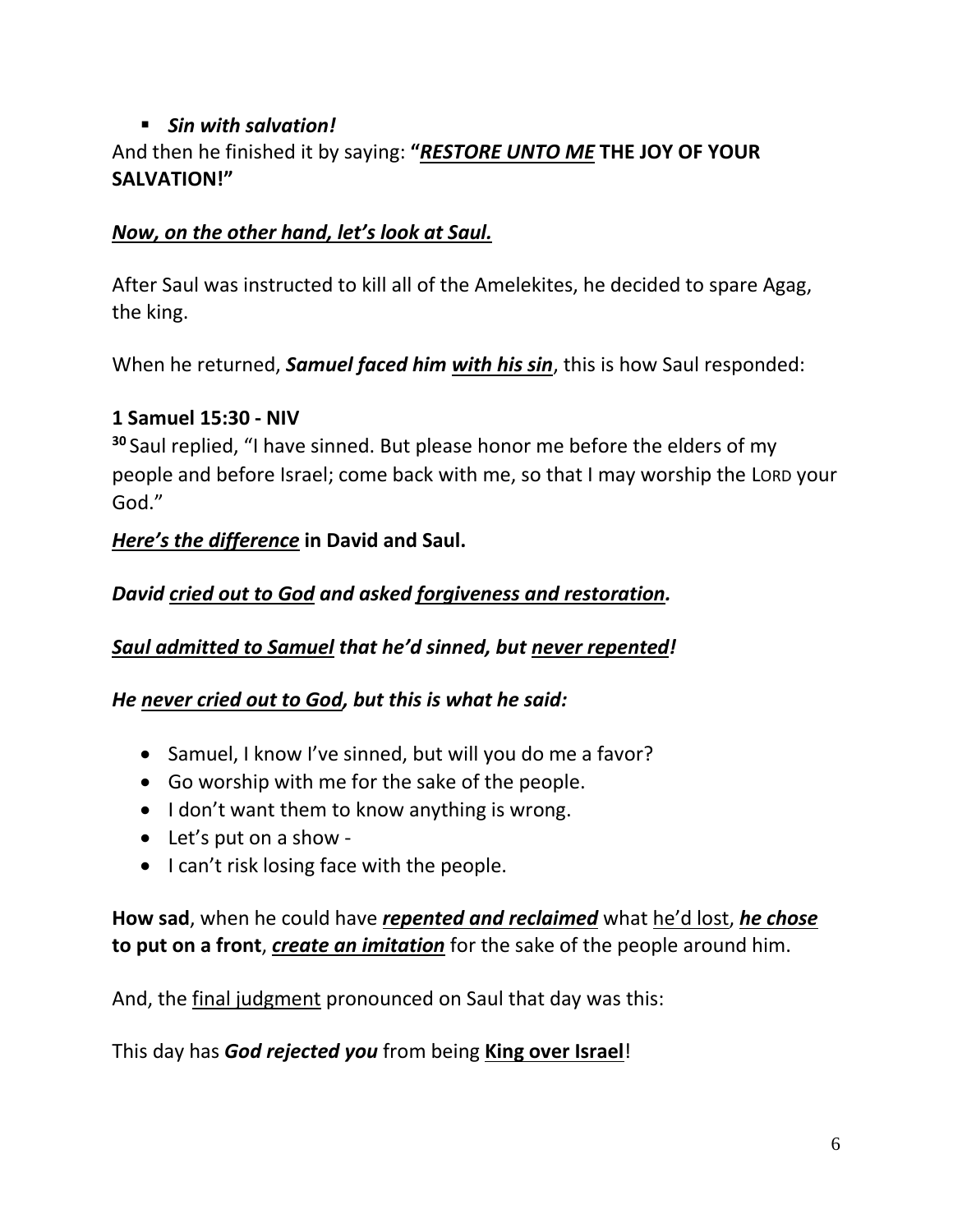## **CLOSE**

# **RECLAMATION CREATED A CLEAN HEART, IMITATION DREW THE WRATH AND REJECTION OF GOD.**

## **HERE IS ONE OF THE WARNINGS FOR THE LAST DAY**

#### **What People Will Be Like in the Last Day's -**

#### **2 Timothy 3:1-5 NIV**

**3** But mark this: There will be terrible times in the last days. **<sup>2</sup>** *People will be lovers of themselves*, lovers of money, boastful, proud, abusive, disobedient to their parents, ungrateful, unholy, **<sup>3</sup>** without love, unforgiving, slanderous, without selfcontrol, brutal, not lovers of the good,**<sup>4</sup>** treacherous, rash, conceited, *lovers of pleasure rather than lovers of God*— **<sup>5</sup>** *having a form of godliness but denying its power.* Have nothing to do with such people.

**Christians** who have a form of godliness, but **deny the power** thereof.

**Christians** who at one time were **on fire**, having **the power** of the Holy Spirit, the *presence of God* in their lives, but have gotten a bit *sidetracked*.

- **Now, there is no power, there is only a pose.**
- **There is no function, there is only form.**
- **There is no sincerity, there is only scheming.**
- **There is no morality, only deception.**

### **NO** *RECLAMATION OF POWER***, ONLY IMITATION.**

In early days, furniture makers advertised their furniture as *"Sincere"*, because sincere means *"without wax"*.

Sometimes, less ethical furniture makers would buy wood with knots, and when making the furniture, they would fill the knotholes with wax before painting the furniture.